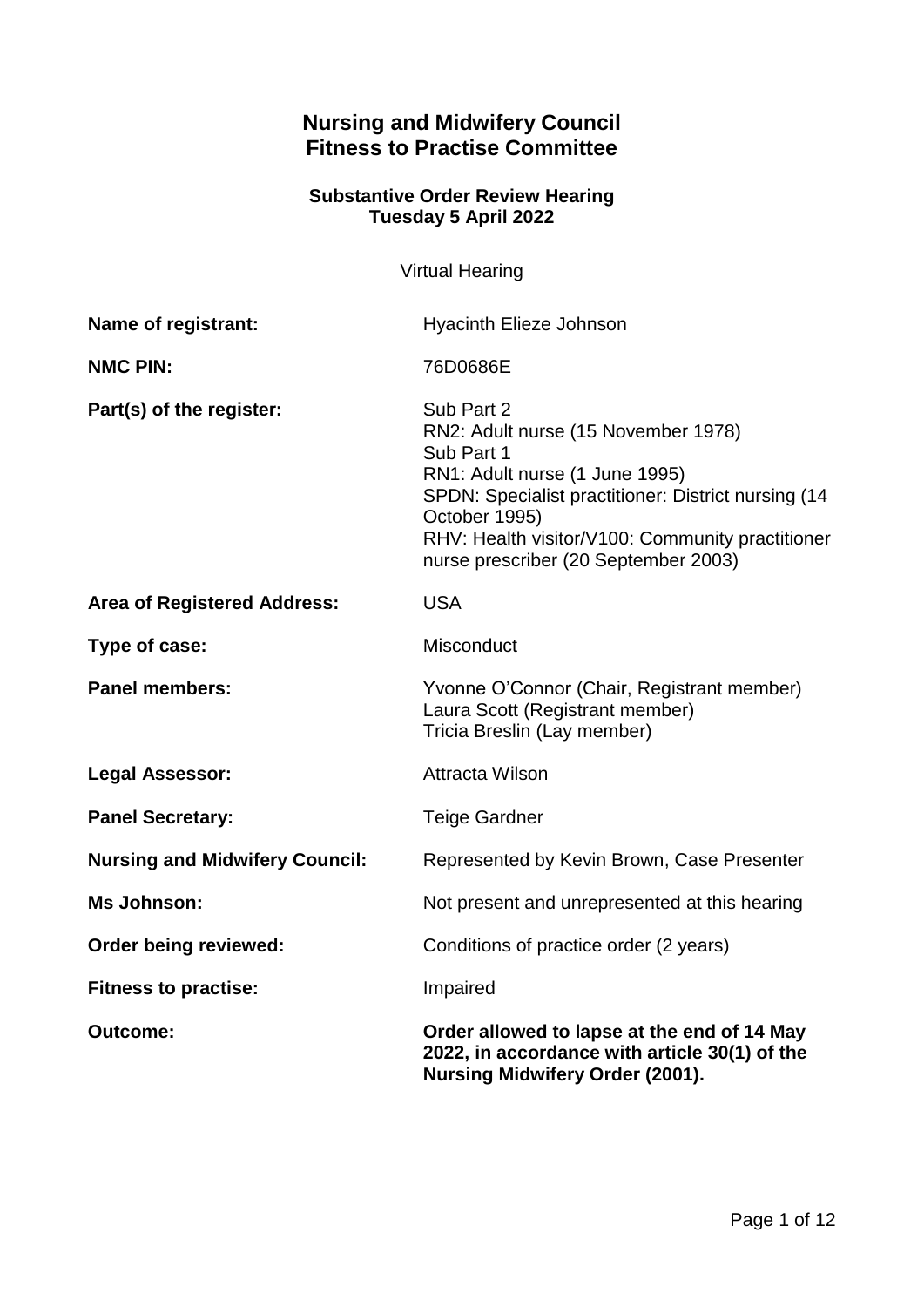### **Decision and reasons on service of Notice of Hearing**

The panel was informed at the start of this hearing that Ms Johnson was not in attendance and that the Notice of Hearing had been sent to Ms Johnson's representative's registered email address on 4 March 2022.

The panel took into account that the Notice of Hearing provided details of the substantive order being reviewed, the time, dates and link to the hearing and, amongst other things, information about Ms Johnson's right to attend, be represented and call evidence, as well as the panel's power to proceed in her absence.

Mr Brown, on behalf of the Nursing and Midwifery Council (NMC), submitted that it had complied with the requirements of Rules 11 and 34 of the 'Nursing and Midwifery Council (Fitness to Practise) Rules 2004', as amended (the Rules).

The panel accepted the advice of the legal assessor.

In the light of all of the information available, the panel was satisfied that Ms Johnson has been served with notice of this hearing in accordance with the requirements of Rules 11 and 34.

### **Decision and reasons on proceeding in the absence of Ms Johnson**

The panel next considered whether it should proceed in the absence of Ms Johnson. The panel had regard to Rule 21 and heard the submissions of Mr Brown who invited the panel to continue in the absence of Ms Johnson. He submitted that Ms Johnson had voluntarily absented herself. He referred the panel to the email from Ms Johnson's representative, dated 18 March 2022, which stated:

*"I confirm that the registrant will not be attending the hearing on 5 April, nor will she be represented. I will be providing written submissions to you in due course, for the reviewing panel to consider on behalf of the registrant."*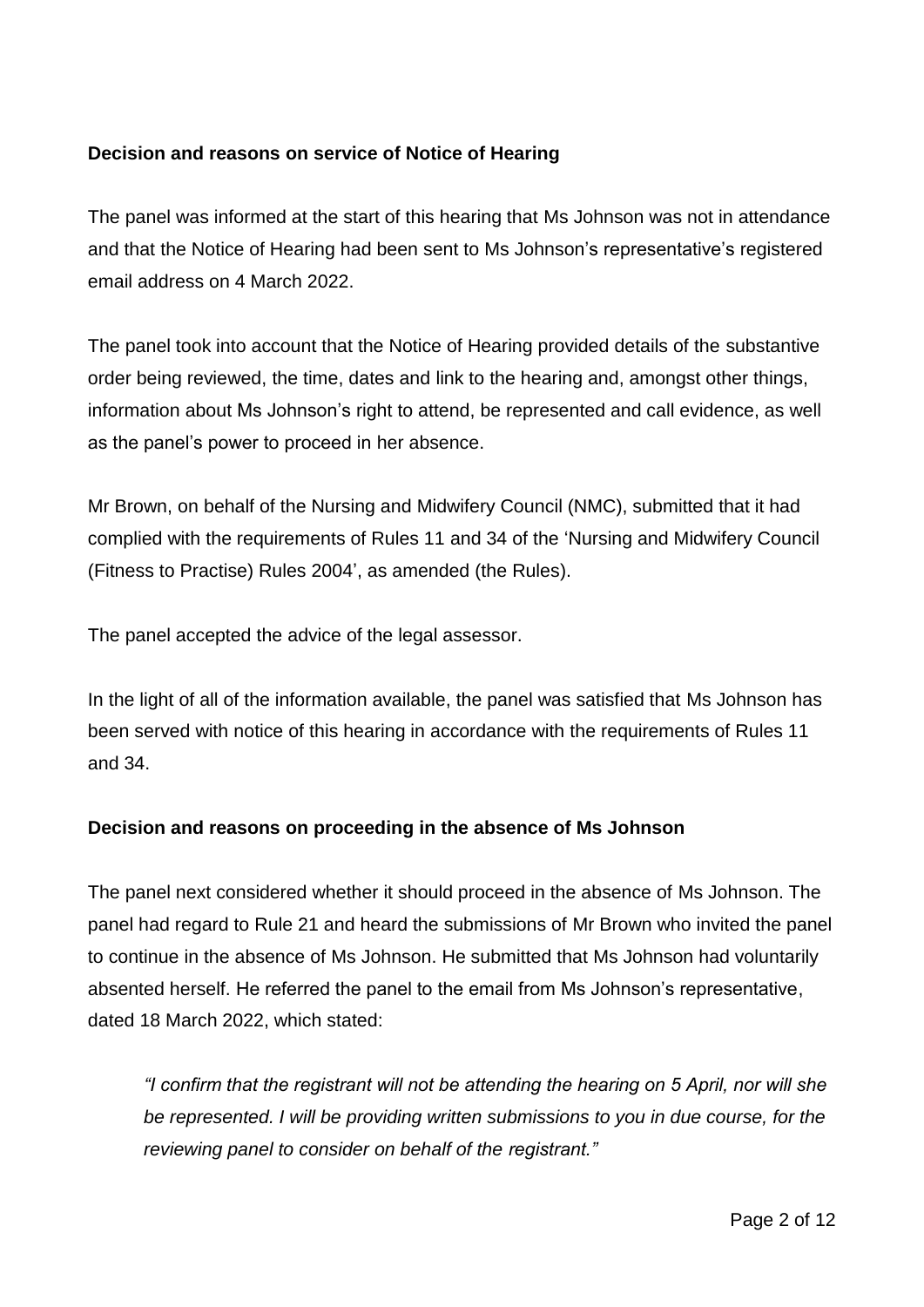Further, in her representative's written submissions, dated 23 March 2022, it states:

*"Our member will not be attending the hearing, nor will she be represented. No disrespect is intended by her non-attendance. Our member has received the notice of hearing and is happy for the hearing to proceed in her absence."*

Mr Brown invited the panel to proceed in the absence of Ms Johnson.

The panel accepted the advice of the legal assessor.

The panel has decided to proceed in the absence of Ms Johnson. In reaching this decision, the panel has considered the submissions of Mr Brown, the email from Ms Johnson's representative, made on her behalf, and the advice of the legal assessor. It has had particular regard to any relevant case law and to the overall interests of justice and fairness to all parties. It noted that:

- No application for an adjournment has been made by Ms Johnson;
- Ms Johnson's representative has informed the NMC that they have received the Notice of Hearing and confirmed she is content for the hearing to proceed in her absence;
- There is no reason to suppose that adjourning would secure her attendance at some future date; and
- There is a strong public interest in the expeditious review of the case.

In these circumstances, the panel has decided that it is fair, appropriate and proportionate to proceed in the absence of Ms Johnson.

#### **Decision and reasons on review of the substantive order**

The panel decided to allow the current order to lapse.

This order will lapse at the end of 14 May 2022 in accordance with Article 30(1) of the 'Nursing and Midwifery Order 2001' (the Order).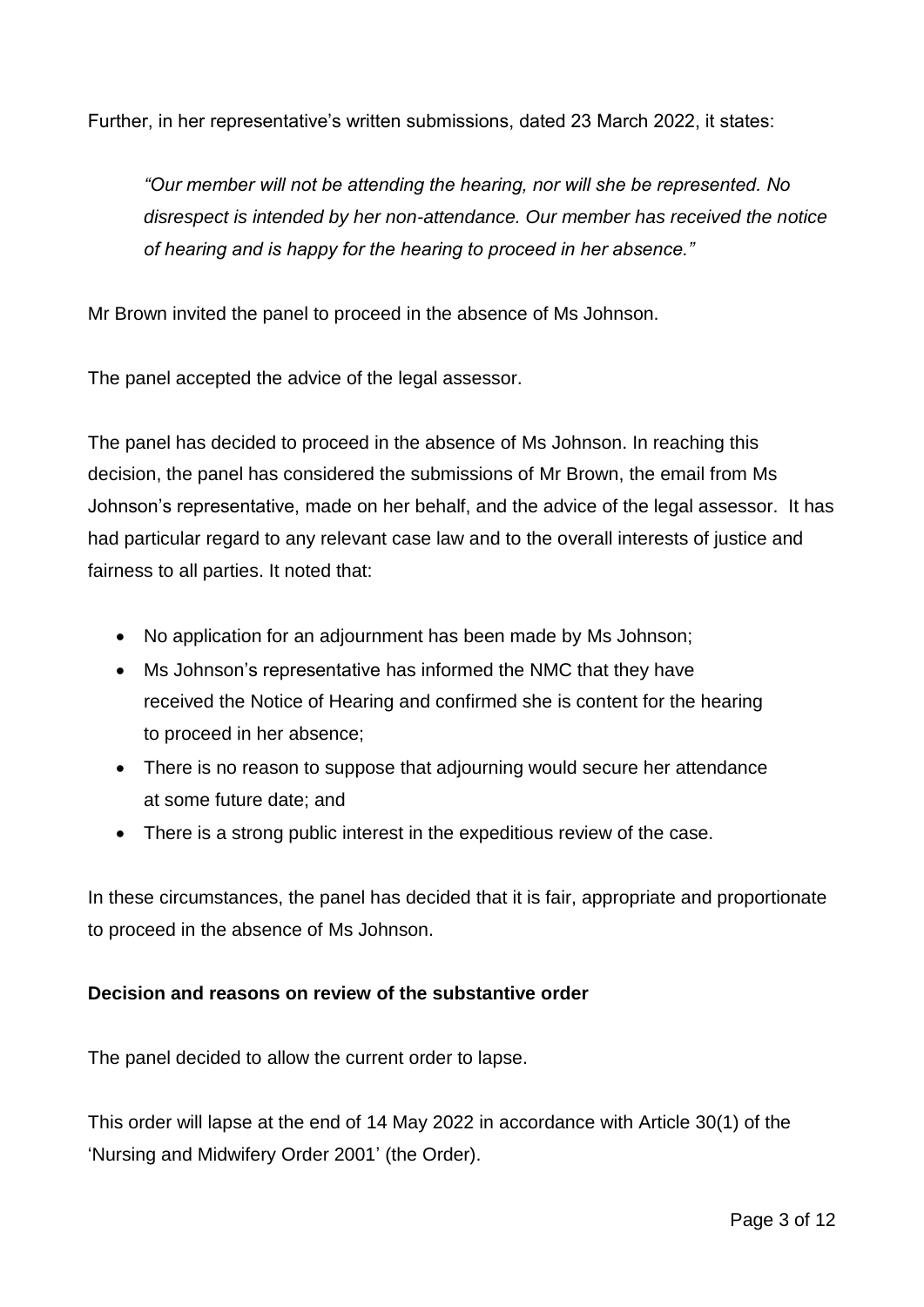This is the first review of a substantive conditions of practice order originally imposed for a period of 2 years by a Fitness to Practise Committee panel on 16 September 2019. This was subsequently reviewed by the High Court on 15 May 2020, who made the decision to vary the conditions of practice order.

The current order is due to expire at the end of 14 May 2022.

The panel is reviewing the order pursuant to Article 30(1) of the Order.

The charges found proved which resulted in the imposition of the substantive order were as follows:

*"That you, a registered nurse, on or about 8 June 2017:*

- *1. Did not maintain adequate records for Child A in that you:*
	- *a. did not accurately record the date of your visit to Child A;*
	- *b. did not identify that your entry dated 11 June 2017 in respect of Child A was made retrospectively;*
	- *c. upon identifying bruising to Child A, did not complete a body map;*
	- *d. …*
- *2. Did not adequately safeguard Child A upon identifying bruising in that you did not:* 
	- *a. …*
	- *b. notify the clinical lead;*
	- *c. notify the safeguarding named nurse;*
	- *d. notify the safeguarding advisor;*
	- *e. take adequate steps to notify a social worker.*

*AND, in light of the above, your fitness to practise is impaired by reason of your misconduct."*

The original panel determined the following with regard to impairment: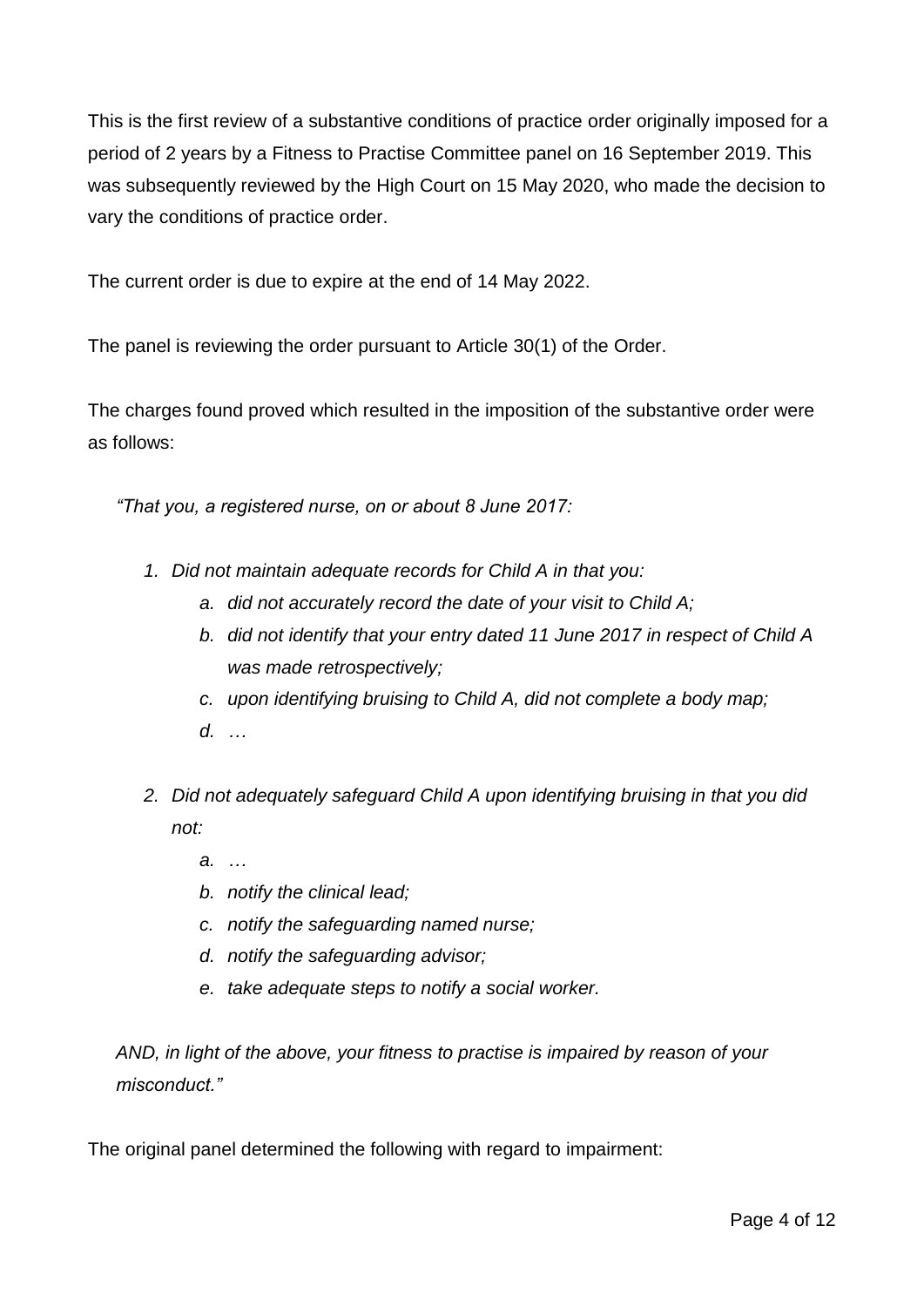*"The panel finds that your actions put Child A at an unwarranted risk of harm in the way that you failed to adequately maintain records in relation to him or adequately safeguard him at the time in question contrary to fundamental tenets of the nursing profession.* 

*Regarding insight, the panel acknowledged that you had accepted some of the charges but, ultimately, considered that you had failed to adequately reflect on your actions. Further, you have not completed any training in relation to your failings and have taken no steps to address them, having not worked as a Registered Nurse for some time due to a combination of retiring and personal circumstances meaning that you have not been able to take such steps. Whilst you have stated the effect of the case on yourself, you have not shown any insight of the impact upon the patients and families, the profession as a whole or the public.* 

*The panel is of the view that there is a risk of repetition based on the fact that the failings occurred just two months after you had successfully completed a record keeping improvement plan. Nevertheless you continued to make errors in this regard. The panel therefore decided that a finding of impairment is necessary on the grounds of public protection.* 

*The panel bore in mind that the overarching objectives of the NMC are to protect, promote and maintain the health safety and well-being of the public and patients, and to uphold/protect the wider public interest, which includes promoting and maintaining public confidence in the nursing and midwifery professions and upholding the proper professional standards for members of those professions. The panel determined that, in this case, a finding of impairment on public interest grounds was required. It was of the view that the nursing reputation would be significantly damaged if your fitness to practise was not found to be impaired after the findings that it had made.* 

*Having regard to all of the above, the panel was satisfied that your fitness to practise is currently impaired."*

The original panel determined the following with regard to sanction: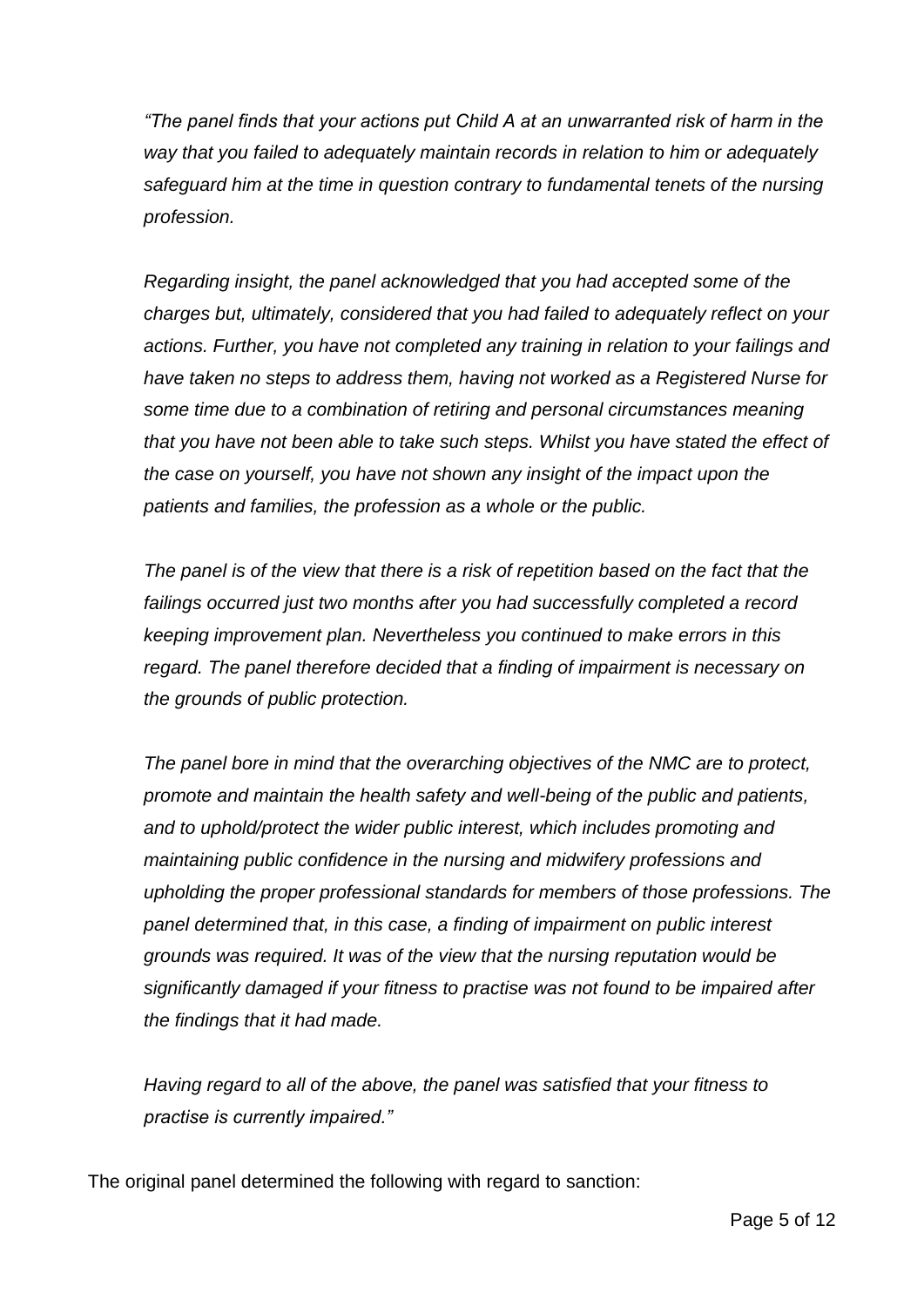*"In reaching its decision, the panel has had regard to all the evidence that has been adduced in this case. The panel accepted the advice of the legal assessor. The panel has borne in mind that any sanction imposed must be appropriate and proportionate and, although not intended to be punitive in its effect, may have such consequences. The panel had careful regard to the Sanctions Guidance ("SG") published by the NMC. It recognised that the decision on sanction is a matter for the panel, exercising its own independent judgement.* 

*The panel considered the following to be aggravating factors in the case:*

- *You had successfully undertaken a record keeping improvement plan just months before the misconduct took place;*
- *You have shown some insight into your actions in your reflective piece but have failed to comment on the impact your actions might have had on the child and family in your care or the nursing profession in general;*
- *The matters involved a vulnerable child at a real risk of harm;*
- *You were going on leave immediately after the events took place and should have ensured that the matter had been recorded and handed over appropriately before taking this leave.*

*The panel considered the following to be mitigating factors in the case:*

- *You made admissions to some of the charges and submitted a reflective piece;*
- *You have engaged in the NMC process despite very difficult personal circumstances;*
- *There was much upheaval at the Trust at the time of the incident which contributed to difficult working circumstances;*
- *You have provided two very positive references from Registered Nurses who have worked closely alongside you, including one health visitor who you spoke to regarding the incident upon your return to the office;*
- *There is no evidence that this is anything but a one off incident involving a single visit to a family.*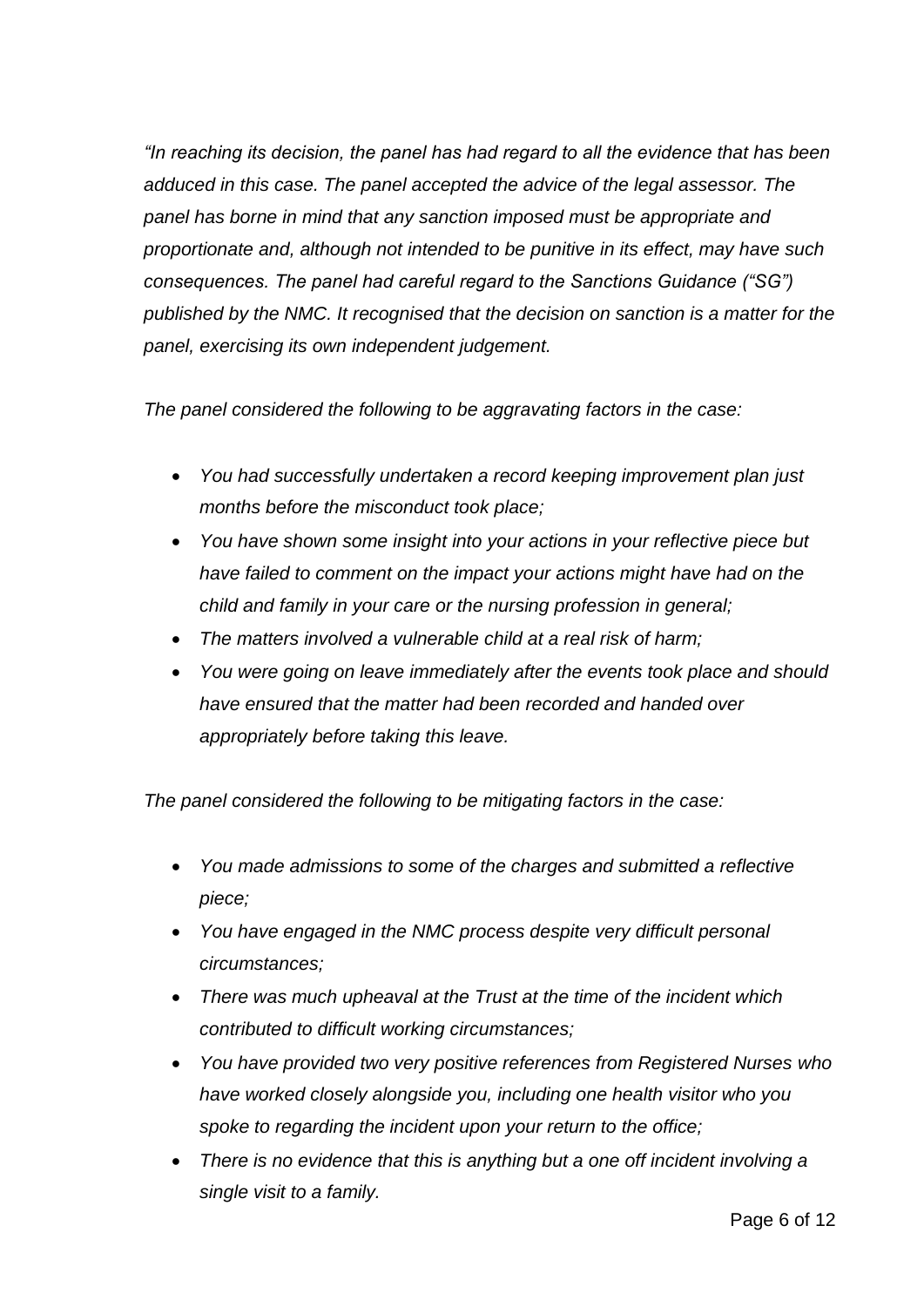*The panel particularly considered it was imperative for you to have left a clear and*  full record for your colleagues before you were away for a full working week and *you should have taken thorough steps to ensure they were aware of the need of safeguarding steps to be taken. The panel had particular regard also to the fact that there was no evidence to suggest that the misconduct found proved was anything but a single incident involving a single family.* 

*In its deliberation on which sanction was appropriate, the panel first considered whether to take no action but concluded that this would be inappropriate in view of the seriousness of the case. The panel decided that it would be neither proportionate nor in the public interest to take no further action.*

*Next, in considering whether a caution order would be appropriate in the circumstances, the panel took into account the SG, which states that a caution order may be appropriate where 'the case is at the lower end of the spectrum of impaired fitness to practise and the panel wishes to mark that the behaviour was unacceptable and must not happen again.' The panel considered that your misconduct was not at the lower end of the spectrum and that a caution order would*  be inappropriate in view of the seriousness of the case. The panel decided that it *would be neither proportionate nor in the public interest to impose a caution order.*

*The panel next considered whether placing conditions of practice on your registration would be a sufficient and appropriate response. The panel is mindful that any conditions imposed must be proportionate, measurable and workable. The panel took into account the SG, in particular when conditions of practice would be appropriate, as follows:*

- *no evidence of harmful deep-seated personality or attitudinal problems*
- *identifiable areas of the nurse or midwife's practice in need of assessment and/or retraining*
- *no evidence of general incompetence*
- *potential and willingness to respond positively to retraining*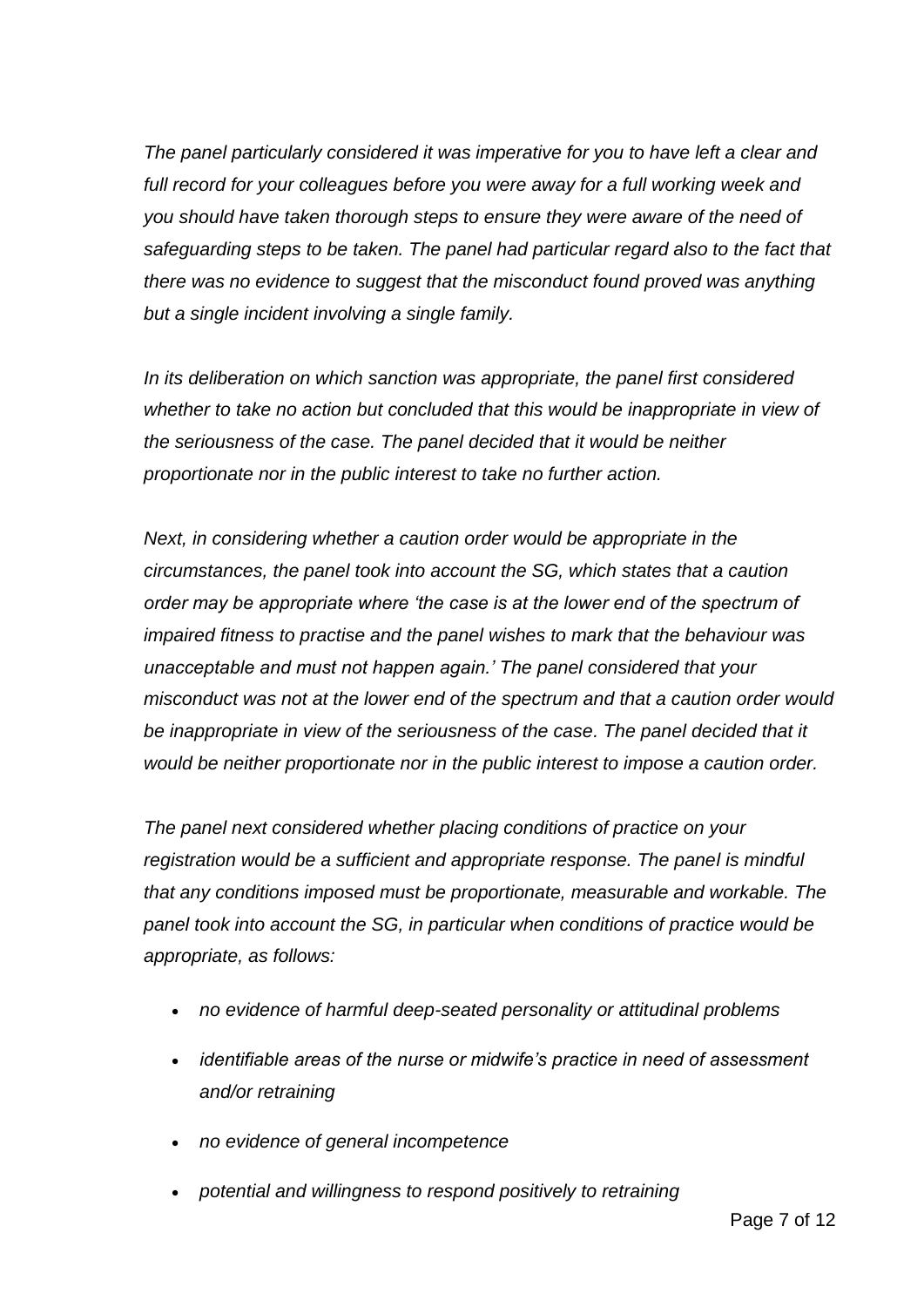- *patients will not be put in danger either directly or indirectly as a result of the conditions*
- *the conditions will protect patients during the period they are in force*
- *conditions can be created that can be monitored and assessed.*

*The panel determined that it would be possible to formulate appropriate and practical conditions, as set out in the SG, which would address the failings highlighted in this case. The panel accepted that you would be willing to comply with conditions of practice having taken account of those suggested by Ms Forbes in her submissions.*

*The panel took account of your reflective piece which had briefly addressed the clinical shortfalls that had occurred with the exception of adequate risk assessment. You have also provided two references which attest to your abilities as a Registered Nurse.*

*Balancing all of these factors and after having taken into account both the aggravating and mitigating features of this case, the panel determined that that the appropriate and proportionate sanction is that of a conditions of practice order.*

*The panel was of the view that to impose a suspension order or a striking off order would be wholly disproportionate and would not be a reasonable response in the circumstances of your case. The panel noted that you have engaged with the NMC process despite personal circumstances that have meant that you have been out of the country for some time. The panel was of the view that to impose a suspension order would be unduly punitive having been able to identify conditions of practice that both protect the public and address the public interest in the case.* 

*Having regard to the matters it has identified, the panel has concluded that a conditions of practice order will mark the importance of maintaining public confidence in the profession, and will send to the public and the profession a clear message about the standards of practice required of a registered nurse."*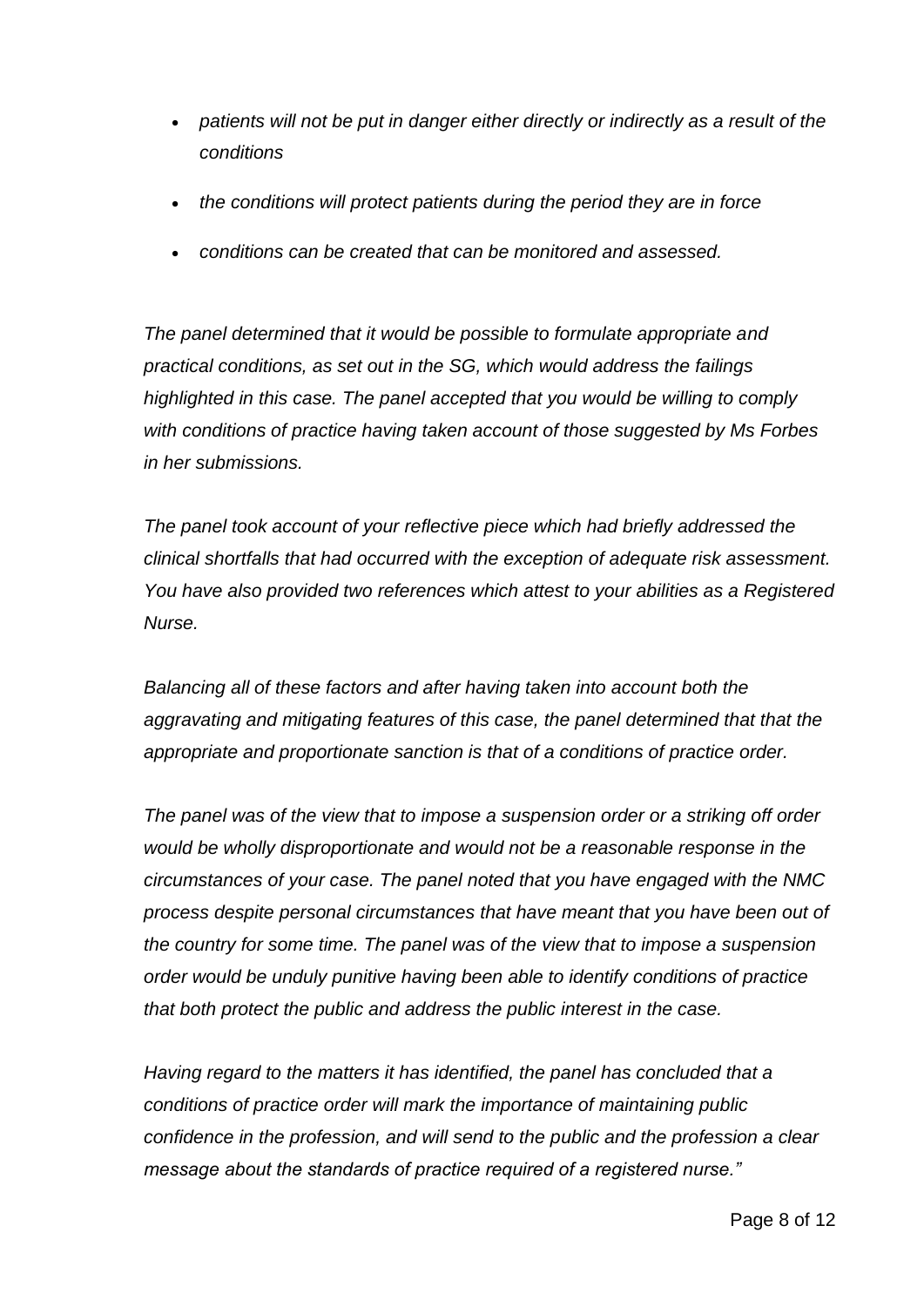### **Decision and reasons on current impairment**

The panel has considered carefully whether Ms Johnson's fitness to practise remains impaired. Whilst there is no statutory definition of fitness to practise, the NMC has defined fitness to practise as a registrant's suitability to remain on the register without restriction. In considering this case, the panel has carried out a comprehensive review of the order in light of the current circumstances. Whilst it has noted the decision of the last panel, this panel has exercised its own judgement as to current impairment.

The panel has had regard to all of the documentation before it, including the NMC bundle, and the written submissions from Ms Johnson's representative. It has taken account of the submissions made by Mr Brown on behalf of the NMC. He provided a background of the case. He submitted that there has been no change in the risk posed by Ms Johnson to the public, as she has not worked as a registered nurse for several years. He submitted that, as Ms Johnson has not provided evidence that she has undertaken further training in the areas of concern identified, she remains impaired on the ground of public protection and also in the wider public interest. He referred the panel to Ms Johnson's representatives' written submissions, which states that they accept that there remains impairment, states that Ms Johnson has retired from nursing and requests the panel consider allowing the order to lapse.

Mr Brown submitted that if the panel allow the order to lapse, as suggested by Ms Johnson's representative, without a finding of current impairment would not be in the public interest nor would it protect the public. However, he submitted that it was for the panel to decide which sanction is the most appropriate and proportionate.

Mr Brown submitted that, in the circumstances whereby Ms Johnson has not been working as a registered nurse since 2018, she has not had an opportunity to comply with the conditions imposed on her practice and therefore cannot be said to be in breach of them.

The panel also had regard to Ms Johnson's representatives' written submission.

The panel heard and accepted the advice of the legal assessor.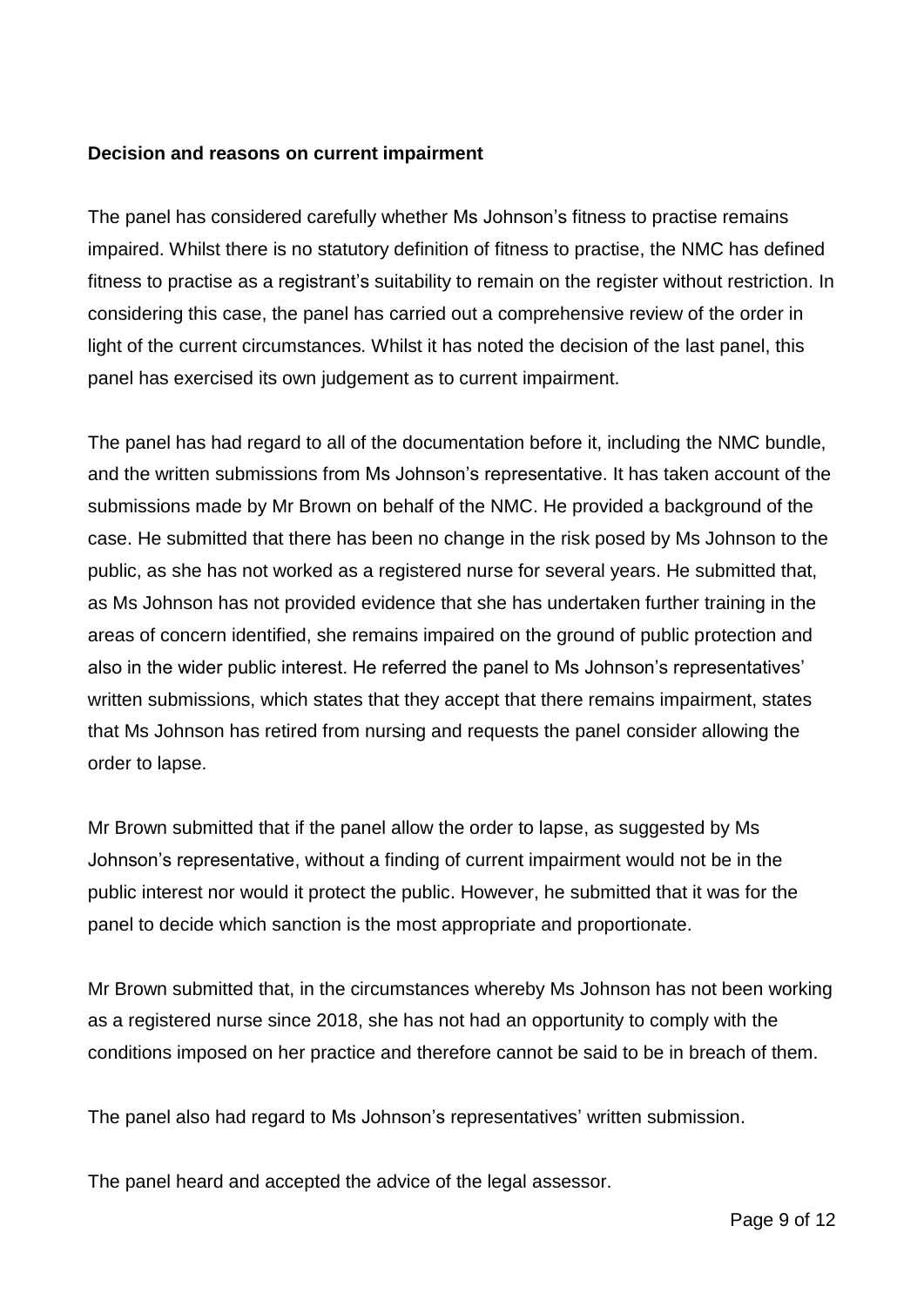In reaching its decision, the panel was mindful of the need to protect the public, maintain public confidence in the profession and to declare and in the NMC as its regulator, and to uphold proper standards of conduct and performance.

The panel considered whether Ms Johnson's fitness to practise remains impaired.

The panel has found it significant that Ms Johnson admitted current impairment.

The panel was of the view that there has been no new evidence provided that would suggest Ms Johnson is no longer impaired. It noted that Ms Johnson has retired from nursing, has not worked as a registered nurse since 2018, and has therefore not engaged with the conditions imposed on her practice. In particular, the panel noted that Ms Johnson has not undertaken further training in safeguarding or record keeping, nor provided any evidence that she has taken any steps to strengthen her practice. The panel considered this in the context that Ms Johnson has indicated that she no longer wants to practice as a registered nurse. Notwithstanding her stated intention, the panel considered the risk of repetition remains as Ms Johnson may change her mind and seek to return to practice in the future.

The panel also noted that Ms Johnson has not provided any evidence of insight into her misconduct. Therefore, the panel was of the view that a finding of impairment was necessary on the grounds of public protection.

Furthermore, the panel was of the view that a well-informed member of the public would be concerned to see that Ms Johnson has not been found impaired, as she has taken no action to strengthen her practice in relation to the concerns found proved. The panel has borne in mind that its primary function is to protect patients and the wider public interest which includes maintaining confidence in the nursing profession and upholding proper standards of conduct and performance. The panel determined that, in this case, a finding of continuing impairment on public interest grounds is also required.

For these reasons, the panel finds that Ms Johnson's fitness to practise remains impaired.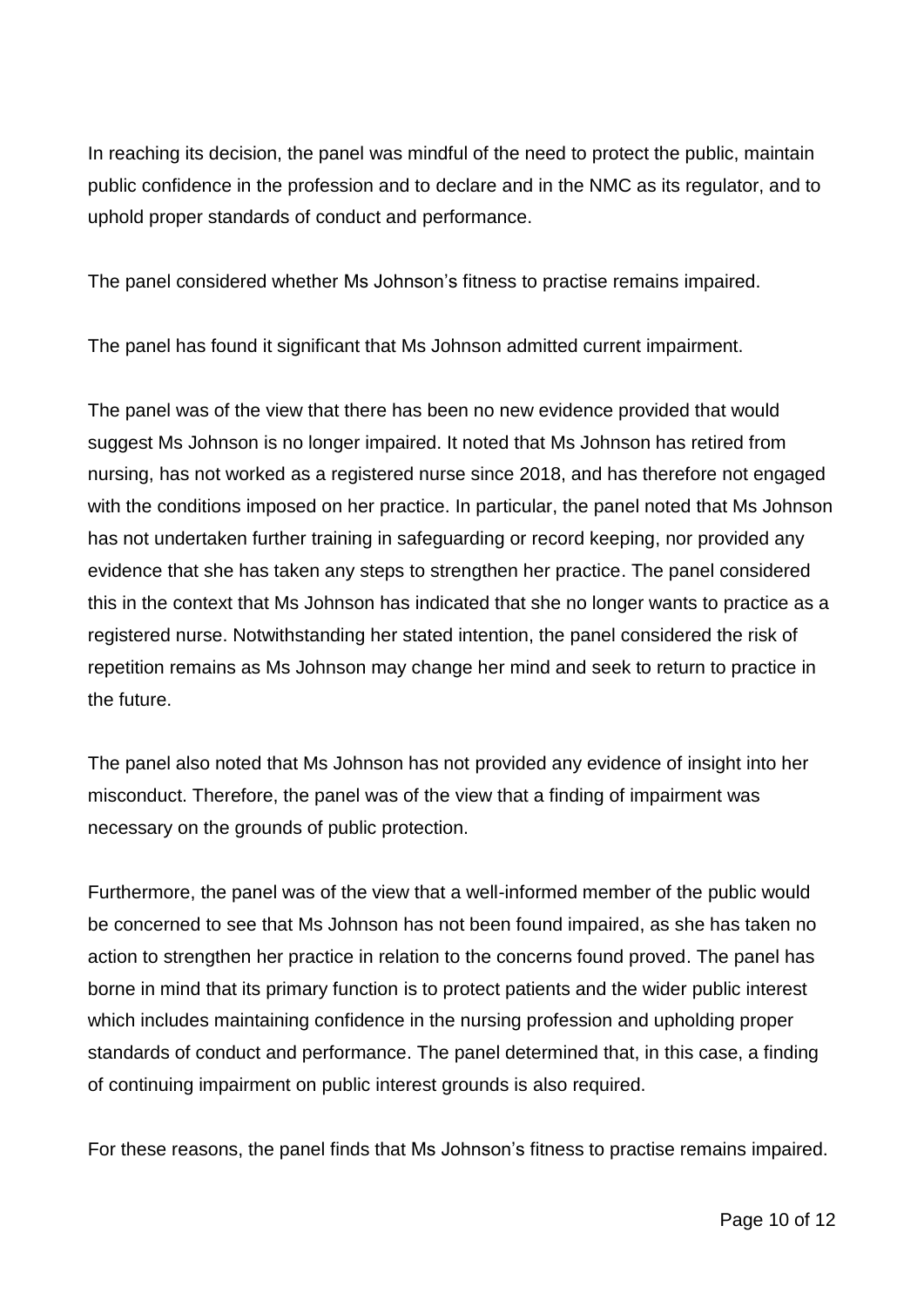#### **Decision and reasons on sanction**

Having found Ms Johnson's fitness to practise currently impaired, the panel then considered what, if any, sanction it should impose in this case. The panel noted that its powers are set out in Article 30 of the Order. The panel has also taken into account the 'NMC's Sanctions Guidance' (SG) and has borne in mind that the purpose of a sanction is not to be punitive, though any sanction imposed may have a punitive effect.

The panel first considered whether to take no action but concluded that this would be inappropriate in view of the seriousness of the case. The panel decided that it would be neither proportionate nor in the public interest to take no further action.

It then considered the imposition of a caution order but again determined that, due to the seriousness of the case, and the public protection issues identified, an order that does not restrict Ms Johnson's practice would not be appropriate in the circumstances. The SG states that a caution order may be appropriate where *'the case is at the lower end of the spectrum of impaired fitness to practise and the panel wishes to mark that the behaviour was unacceptable and must not happen again.'* The panel considered that Ms Johnson's misconduct was not at the lower end of the spectrum and that a caution order would be inappropriate in view of the issues identified. The panel decided that it would be neither proportionate nor in the public interest to impose a caution order.

The panel took into consideration the request from Ms Johnson to allow the order to lapse. The panel took into account the NMC guidance on allowing an order to expire when a nurse's registration will lapse. Ms Johnson has not practiced as a registered nurse since the imposition of the conditions of practice order in 2019. It noted that she has drawn her pension, no longer resides in the UK and has health issues. The panel noted that Ms Johnson's registration is only active because this substantive order is in place. The panel was of the view that the public would be protected as the panel have made a clear finding of impairment, as seen above, therefore it would be made clear to the registrar that Ms Johnson's fitness to practice is impaired if she were to attempt to re-join the register at a future date.